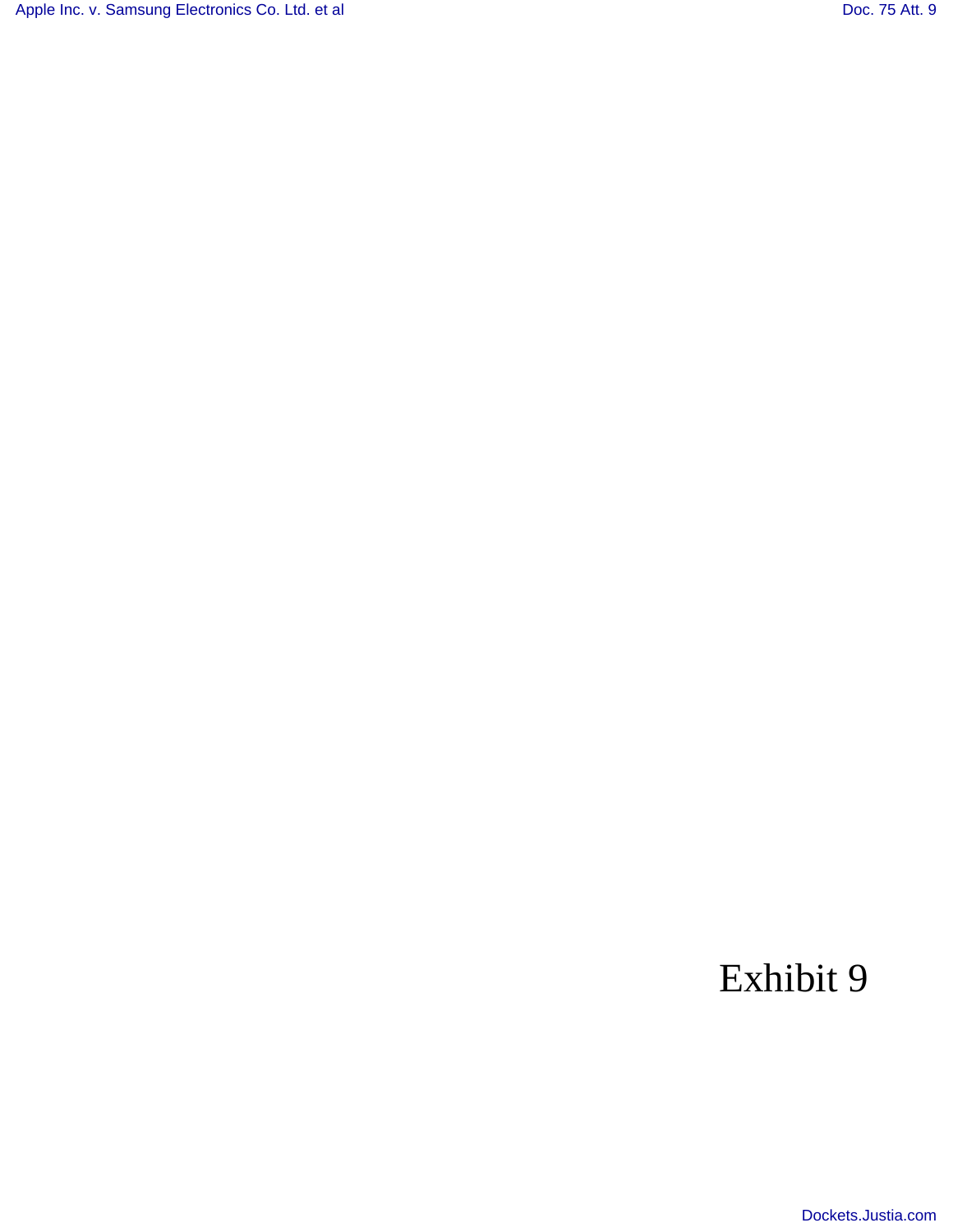

USOOD627790S

# (12) **United States Design Patent** Chaudhri

# (54) GRAPHICAL USER INTERFACE FOR A DISPLAY SCREEN OR PORTION THEREOF

- (75) Inventor: Imran Chaudhri, San Francisco, CA  $(1)$ S)
- (73) Assignee: Apple Inc., Cupertino, CA (US)
- $(**)$  Term: 14 Years
- (21) Appl. No.: *291283,656*
- 

# Related U.S. Application Data

- (63) Continuation of application No. 29/281,695, filed on Jun. 28, 2007, which is a continuation-in-part of application No. 29/281,507, filed on Jun. 25, 2007, now Pat. No. Des. 608,366, which is a continuation-in-part of application No. 29/281,460, filed on Jun. 23, 2007, now Pat. No. Des. 604,305.
- (51) LOC (9) Cl. 14-04
- (52) U.S. Cl. D14/486
- $(58)$  Field of Classification Search ..........  $D14/485-95;$ 018/24-33; 019/6,52,9,10; D20/11; D21/324-33; 715/700-867, 973-77

See application file for complete search history.

# (56) References Cited

# U.S. PATENT DOCUMENTS

| 4.736.199 A $*$ |  |              | 4/1988 Chadwick et al.  715/781 |
|-----------------|--|--------------|---------------------------------|
| D295,877 S      |  |              | 5/1988 Wells-Papanek et al.     |
| 5,214,756 A     |  |              | 5/1993 Franklin et al.          |
| 5,345,552 A *   |  |              |                                 |
| 5.555.364 A     |  |              | 9/1996 Goldstein                |
| 5.642.490 A $*$ |  |              | 6/1997 Morgan et al.  715/762   |
| 5.712.995 A *   |  |              |                                 |
| D390.548 S      |  |              | 2/1998 Maekawa et al.           |
| D392.266 S      |  |              | $3/1998$ Snyder et al.          |
| 5.995.103 A     |  | 11/1999 Ashe |                                 |
| D418.826 S      |  |              | $1/2000$ Pavely et al.          |
| D420,993 S      |  |              | $2/2000$ Decker                 |

#### (10) Patent No.: US D627,790 S

#### (45) Date of Patent: \*\* Nov. 23, 2010

| D438,213 S       | $2/2001$ Herget et al. |
|------------------|------------------------|
| D441,763 S       | $5/2001$ Kahn et al.   |
| 6,229,532 B1 $*$ |                        |
| D445.428 S       | 7/2001 Pattenden       |
| D462,076 S       | $8/2002$ Robbin et al. |

# (Continued)

# FOREIGN PATENT DOCUMENTS

(22) Filed: **Aug. 20, 2007** JP D1235127 4/2005

# OTHER PUBLICATIONS

"PDAs with a built-in wireless LAN, using the Nursing Support System", *Casio News Release,* http://www.casio.cojp/release/2003/ nns.html, dated Jan. 28, 2003.

### (Continued)

*Primary Examiner-Melanie* H Tung *(74) Attorney, Agent, or Firm-Sterne,* Kessler, Goldstein & FoxPLLC

# (57) CLAIM

The ornamental design for a graphical user interface for a display screen or portion thereof, as shown and described.

# DESCRIPTION

The FIGURE is a front view of a graphical user interface for a display screen or portion thereof showing my new design.

The broken lines of the display screen or portion thereof and other elements form no part of the claimed design.

# 1 Claim, 1 Drawing Sheet

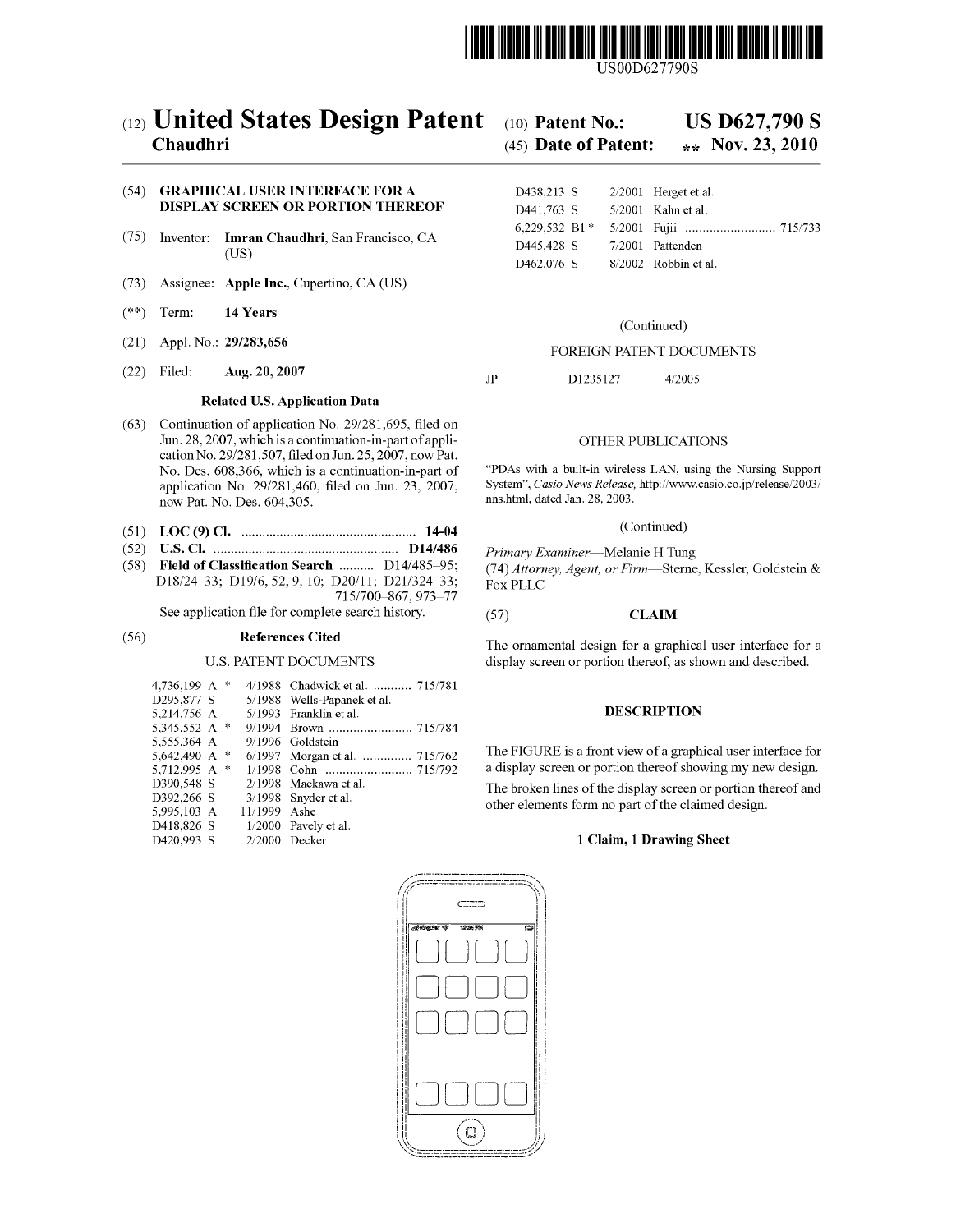#### u.s. PATENT DOCUMENTS

| 6,452,608 B1*  |                | 9/2002  |                             |
|----------------|----------------|---------|-----------------------------|
| 6,498,612      | B1 *           | 12/2002 | Brown et al.  715/762       |
| D472,244       | S              | 3/2003  | Wasko                       |
| 6,538,670      | $B1*$          | 3/2003  |                             |
| 6,731,316      | B <sub>2</sub> | 5/2004  | Herigstad et al.            |
| 6,798,630      | $B1*$          | 9/2004  | Del Vecchio et al.  361/97  |
| 6,807,557      | B1 *           | 10/2004 | Novaes et al.  709/201      |
| D507,577       | S              | 7/2005  | Totten et al.               |
| 6,983,424 B1   |                | 1/2006  | Dutta                       |
| 7,020,848 B2 * |                | 3/2006  | Rosenzweig et al.  715/855  |
| 7,058,902      | $B2*$          | 6/2006  | Iwema et al.  715/810       |
| 7,075,512      | B1 *           | 7/2006  | Fabre et al.  345/156       |
| 7,107,549      | B <sub>2</sub> | 9/2006  | Deaton et al.               |
| 7,185,289      | $B1*$          | 2/2007  | Taima  715/810              |
| D540,340       | S              | 4/2007  | Cummins                     |
| D544,875       | S              | 6/2007  | Wang et al.                 |
| D548,239       | S              | 8/2007  | Rimas-Ribikauskas et al.    |
| D552,620       | S              | 10/2007 | Sato et al.                 |
| D555,660       | S              | 11/2007 | Noviello et al.             |
| D559,261       | S              | 1/2008  | Jung et al.                 |
| D564,530       | S              | 3/2008  | Kim et al.                  |
| D565,586       | S              | 4/2008  | Shin et al.                 |
| D565,588       | S              | 4/2008  | Sherry                      |
| D568,900       | S              | 5/2008  | Seo et al.                  |
| D569,383       | S              | 5/2008  | Jung et al.                 |
| D570,358       | S              | 6/2008  | Anastasopoulos et al.       |
| D574,009       | S              | 7/2008  | DelPonte                    |
| D574,388       | S              | 8/2008  | Armendariz et al.           |
| D576,171       | S              | 9/2008  | Armendariz et al.           |
| D579,456       | S              | 10/2008 | Chen et al.                 |
| D579,946       | S              | 11/2008 | Lee et al.                  |
|                | S              |         |                             |
| D580,949       |                | 11/2008 | Durarte                     |
| D581,424       | S              | 11/2008 | Hong                        |
| D585,075       | S              | 1/2009  | Flynt et al.                |
| 7,487,467      | $B1*$          | 2/2009  | Kawahara et al.  715/810    |
| D587,720       | S              | 3/2009  | Noviello et al.             |
| 7,552,401      | $B2*$          | 6/2009  | Guido et al.  715/838       |
| 7,574,666      | $B2*$          | 8/2009  | Miyamoto  715/769           |
| 7,587,680      | $B2*$          | 9/2009  | 715/804<br>Wada             |
| 7,600,192      | B1 *           | 10/2009 | Hashimoto et al.<br>715/802 |
| 7,643,036      | $B1*$          | 1/2010  |                             |
| 7.653.882      | $B2*$          | 1/2010  | Horentrup et al.<br>715/821 |

## OTHER PUBLICATIONS

U.S. Appl. No. 29/281,460, Anzures et al., Icons, Graphical User Interface, and Animated Graphical User Interfaces for a Display Screen or Portion Thereof, filed Jun. 23, 2007.

U.S. Appl. No. 29/281,507, Anzures et al., Icons, Graphical User Interface, and Animated Graphical User Interfaces for a Display Screen or Portion Thereof, filed Jun. 25, 2007.

U.S. Appl. No. 29/281,695, Anzures et al., Icons, Graphical User Interface, and Animated Graphical User Interfaces for a Display Screen or Portion Thereof, filed Jun. 28, 2007.

U.S. Appl. No. 29/281,747, Anzures at al., Icons, Graphical User Interface, and Animated Graphical User Interfaces for a Display Screen or Portion Thereof, filed Aug. 10,2007.

U.S. Appl. No. 29/282,835, Anzures et al., Icons, Graphical User Interface, and Animated Graphical User Interfaces for a Display Screen or Portion Thereof, filed Jul. 30, 2007.

U.S. Appl. No. 29/282,837, Anzures at al., Icons, Graphical User Interface, and Animated Graphical User Interfaces for a Display Screen or Portion Thereof, filed Jul. 30, 2007.

U.S. Appl. No. 29/282,838, Anzures et aI., Icons, Graphical User Interface, and Animated Graphical User Interfaces for a Display Screen or Portion Thereof, filed Jul. 30, 2007.

U.S. Appl. No. 29/282,839, Anzures at aI., Icons, Graphical User Interface, and Animated Graphical User Interfaces for a Display Screen or Portion Thereof, filed Jul. 30, 2007.

U.S. Appl. No. 29/282,840, Anzures et aI., Icons, Graphical User Interface, and Animated Graphical User Interfaces for a Display Screen or Portion Thereof, filed Jul. 30, 2007.

U.S. Appl. No. 29/282,841, Anzures et aI., Icons, Graphical User Interface, and Animated Graphical User Interfaces for a Display Screen or Portion Thereof, filed Jul. 30, 2007.

U.S. Appl. No. 29/282,842, Anzures at aI., Icons, Graphical User Interface, and Animated Graphical User Interfaces for a Display Screen or Portion Thereof, filed Jul. 30, 2007.

U.S. Appl. No. 29/282,843, Anzures et aI., Icons, Graphical User Interface, and Animated Graphical User Interfaces for a Display Screen or Portion Thereof, filed Jul. 30, 2007.

U.S. Appl. No. 29/284,264, Lemay at aI., Graphical User Interfaces for a Display Screen or Portion Thereof, filed Sep. 4, 2007.

U.S. Appl. No. 29/302,019, Chaudhri et aI., Animated Image for A Portion of Display Screen, filed Jan. 8, 200S.

U.S. Appl. No. 29/302,063, Anzures et aI., Graphical User Interfaces for a Display Screen or Portion Thereof, filed Jan. 9, 2008.

U.S. Appl. No. 29/302,217, Anzures et aI., Graphical User Interfaces for a Display Screen or Portion Thereof, filed Jan. 11, 200S.

U.S. Appl. No. 29/302,429, Chaudhri at aI., Animated Image for A Portion of Display Screen, filed Jan. 16, 2008.

U.S. Appl. No. 29/304,584, Anzures et aI., Graphical User Interfaces for a Display Screen or Portion Thereof, filed Mar. 4, 2008.

U.S. Appl. No. 29/317,755, Anzures et aI., Graphical User Interfaces for a Display Screen or Portion Thereof, filed May 6,2008.

U.S. Appl. No. 29/317,758, Christie et al., Graphical User Interfaces for a Display Screen or Portion Thereof, filed May 6, 2008.

U.S. Appl. No. 29/318,446 Chaudhri etal., Graphical User Interfaces for a Display Screen or Portion Thereof, filed May 20, 200S.

U.S. Appl. No. 29/319,389, Anzures et aI., Graphical User Interfaces

for a Display Screen or Portion Thereof, filed Jun. 8, 200S. U.S. Appl. No. 29/319,397, Anzures et aI., Graphical User Interfaces for a Display Screen or Portion Thereof, filed Jun. 9, 200S.

U.S. Appl. No. 29/319,434, Anzures et aI., Graphical User Interfaces

for a Display Screen or Portion Thereof, filed Jun. 9, 200S. U.S. Appl. No. 29/321,374, Chaudhri etal., Graphical User Interfaces

for a Display Screen or Portion Thereof, filed Jul. 15,2008. U.S. Appl. No. 29/324,194, Evans et aI., Graphical User Interfaces

for a Display Screen or Portion Thereof, filed Sep. 8, 2008. U.S. Appl. No. 29/324, 195, Chaudhri etal., Graphical User Interfaces

for a Display Screen or Portion Thereof, filed Sep. 8, 2008.

U.S. Appl. No. 29/324, 196, Chaudhri etal., Graphical User Interfaces and Icons for a Display Screen or Portion Thereof, filed Sep. 8,2008. U.S. Appl. No. 29/324,935, Anzures et aI., Graphical User Interfaces and Icons for a Display Screen or Portion Thereof, filed Sep. 23, 200S.

U.S. Appl. No. 29/326,396, Christie et aI., Icon for a Display Screen or Portion Thereof, filed Oct. 16, 2008.

U.S. Appl. No. 29/333,233 Graphical User Interfaces and Icons for a Display Screen or Portion Thereof, filed Mar. 4, 2009.

U.S. Appl. No. 29/333,559, Animated Image, Graphical User Interfaces and Icons for a Display Screen or Portion Thereof, filed Mar. 11, 2009.

U.S. Appl. No. 29/333,867, Animated Image, Graphical User Interfaces and Icon for a Display Screen or Portion Thereof, filed Mar. 16, 2009.

U.S. Appl. No. 29/335,282, Sepulveda et aI., and Icon for a Display Screen or Portion Thereof, filed Apr. 13, 2009.

\* cited by examiner